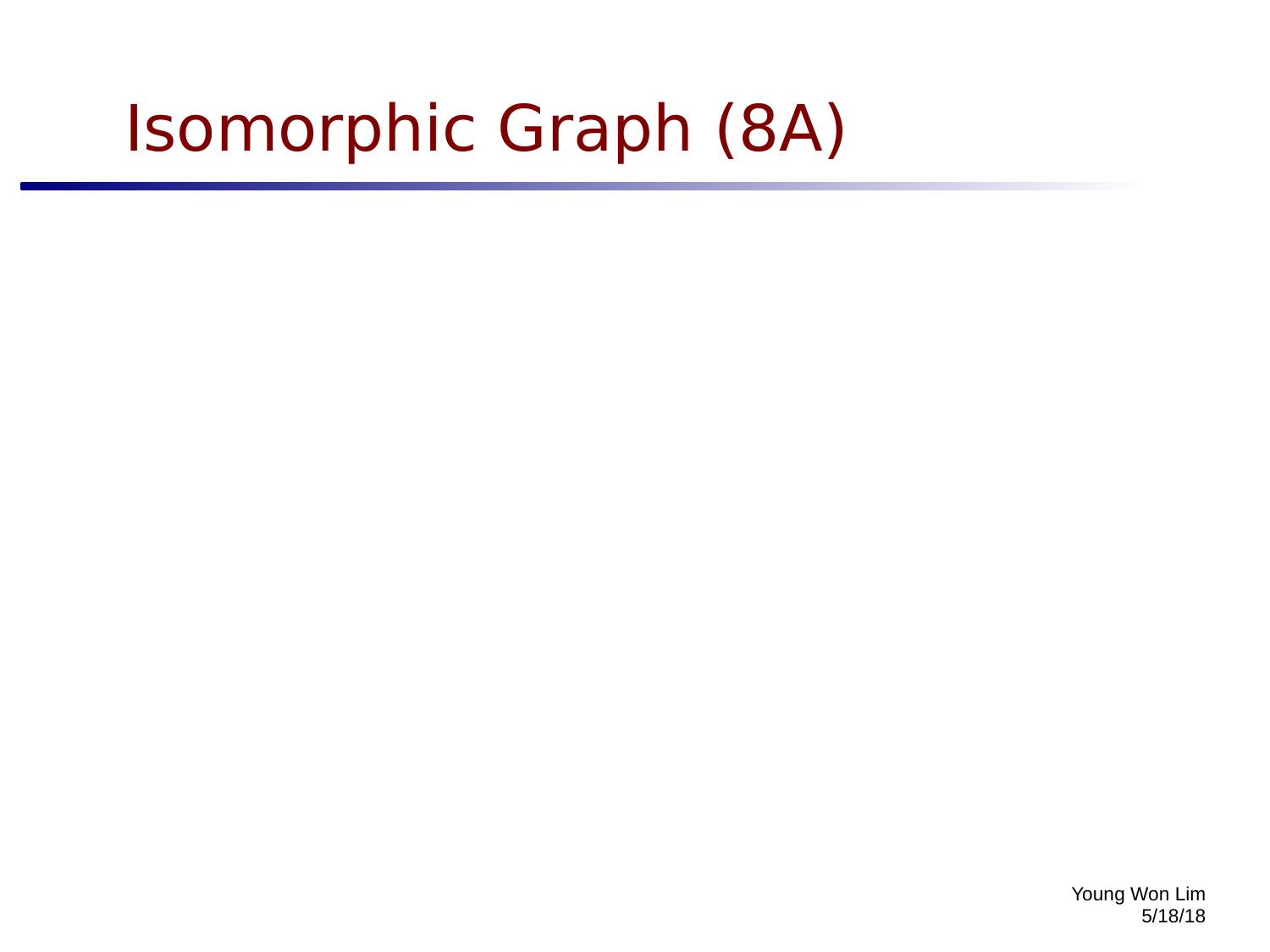Copyright (c) 2015 - 2018 Young W. Lim.

 Permission is granted to copy, distribute and/or modify this document under the terms of the GNU Free Documentation License, Version 1.2 or any later version published by the Free Software Foundation; with no Invariant Sections, no Front-Cover Texts, and no Back-Cover Texts. A copy of the license is included in the section entitled "GNU Free Documentation License".

Please send corrections (or suggestions) to [youngwlim@hotmail.com](mailto:youngwlim@hotmail.com).

This document was produced by using OpenOffice and Octave.

Young Won Lim 5/18/18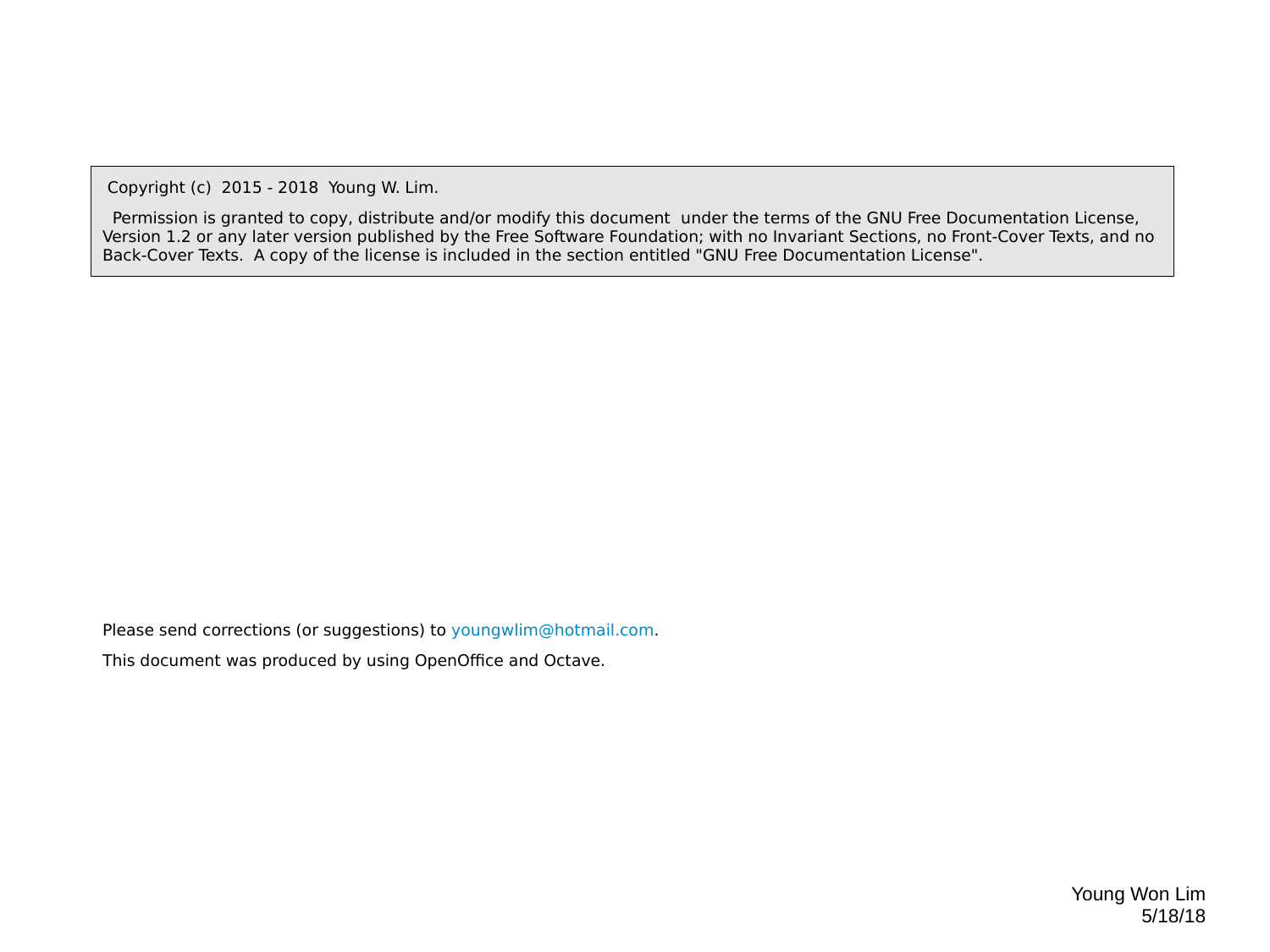#### Graph Isomorphism

The two graphs shown below are **isomorphic**, despite their different looking drawings.

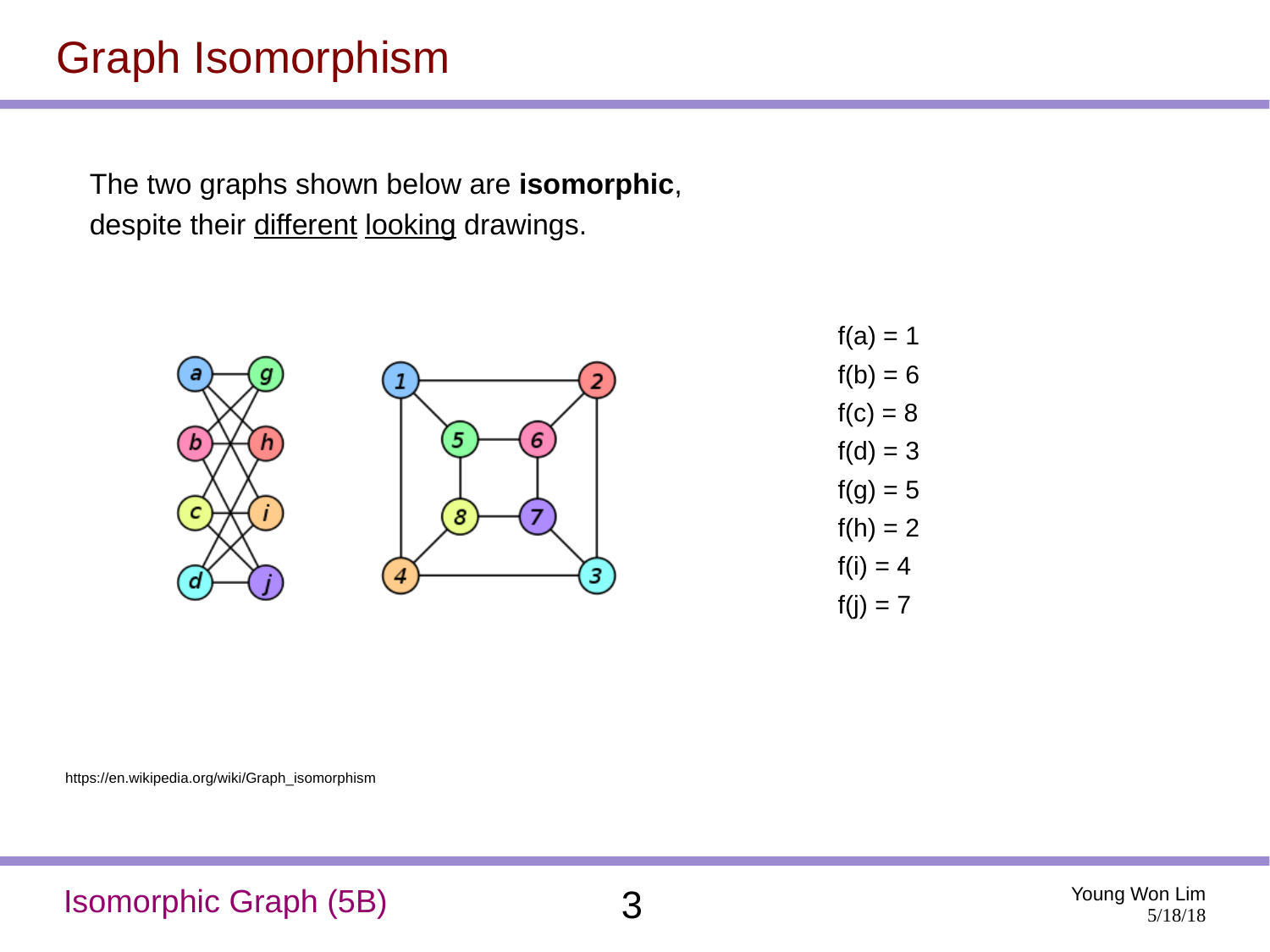## Graph  $G_1$  and its Adjacency Matrix



|                | $\mathbf{a}$   | $\mathsf b$    | $\mathbf C$    | $\mathsf{d}$   | $\mathbf{g}$   | h              | İ              | j              |
|----------------|----------------|----------------|----------------|----------------|----------------|----------------|----------------|----------------|
| a              | $\overline{0}$ | $\overline{0}$ | $\overline{0}$ | $\overline{0}$ | $\mathbf{1}$   | $\mathbf 1$    | $\mathbf 1$    | $\overline{0}$ |
| $\mathsf b$    | $\overline{0}$ | $\overline{0}$ | $\overline{0}$ | $\overline{0}$ | $\mathbf{1}$   | $\mathbf 1$    | $\overline{0}$ | $\mathbf 1$    |
| $\mathbf C$    | $\overline{0}$ | $\overline{0}$ | $\overline{0}$ | $\overline{0}$ | $\mathbf 1$    | $\mathbf 0$    | $\mathbf 1$    | $\mathbf{1}$   |
| $\mathsf{d}$   | $\overline{0}$ | $\overline{0}$ | $\overline{0}$ | $\overline{0}$ | $\overline{0}$ | $\mathbf{1}$   | $\mathbf 1$    | $\mathbf 1$    |
| $\overline{g}$ | $\mathbf 1$    | $\mathbf 1$    | $\mathbf 1$    | $\mathbf 0$    | $\overline{0}$ | $\overline{0}$ | $\overline{0}$ | $\overline{0}$ |
| h              | $\mathbf{1}$   | $\mathbf 1$    | $\mathbf 0$    | $\mathbf 1$    | $\overline{0}$ | $\overline{0}$ | $\overline{0}$ | $\overline{0}$ |
| i              | $\mathbf 1$    | $\overline{0}$ | $\mathbf 1$    | $\mathbf 1$    | $\overline{0}$ | $\overline{0}$ | $\overline{0}$ | $\overline{0}$ |
|                | $\overline{0}$ | $\mathbf 1$    | $\mathbf 1$    | $\mathbf 1$    | $\overline{0}$ | $\overline{0}$ | $\overline{0}$ | $\overline{0}$ |

https://en.wikipedia.org/wiki/Graph\_isomorphism

Isomorphic Graph (5B) 4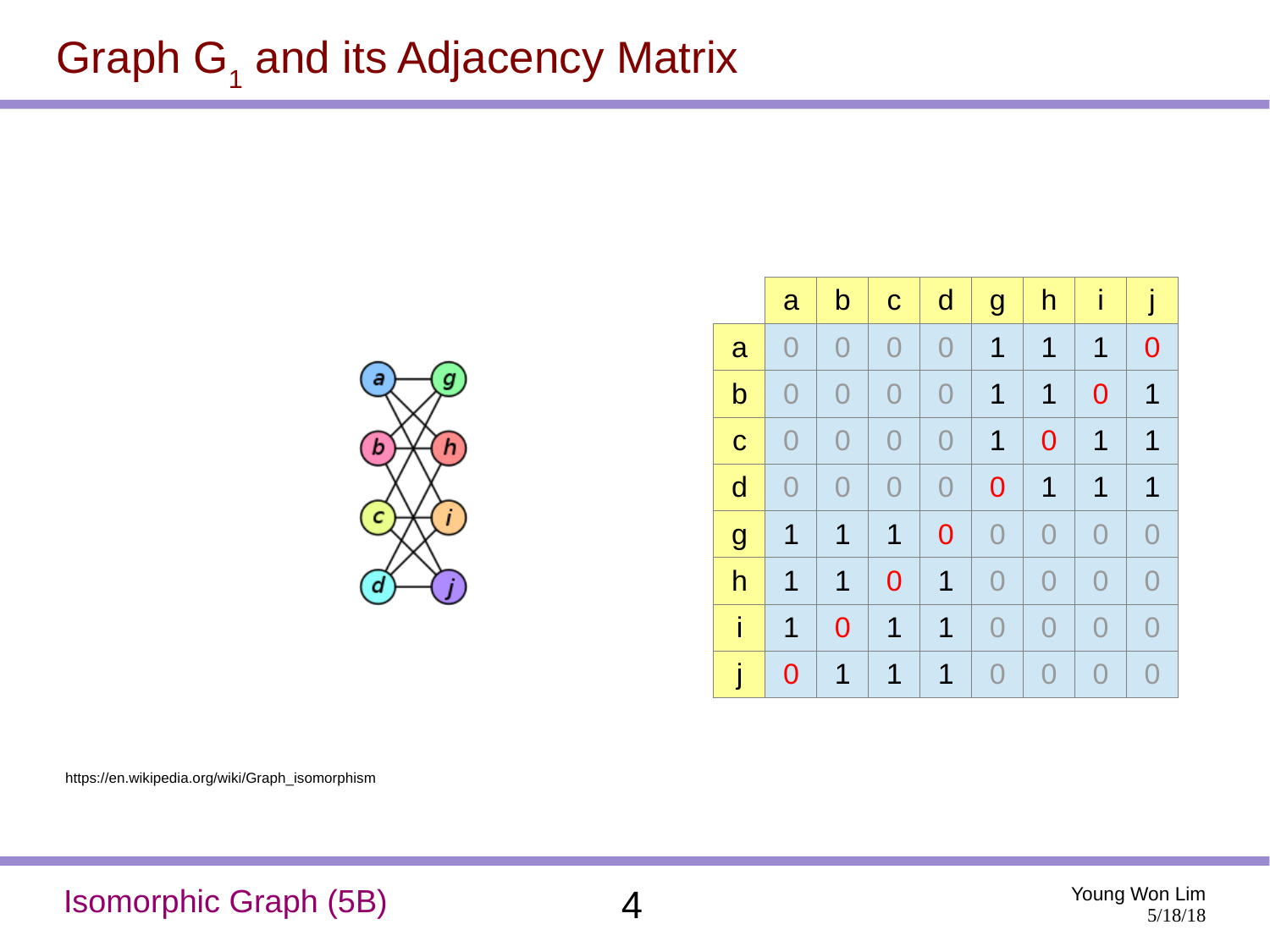|                | $\mathbf 1$    | $\overline{2}$ | $\overline{3}$ | $\vert 4 \vert$ | $5\overline{)}$ | 6              | $\overline{7}$ | 8              |
|----------------|----------------|----------------|----------------|-----------------|-----------------|----------------|----------------|----------------|
| $\mathbf 1$    | $\overline{0}$ | $\mathbf 1$    | $\overline{0}$ | $\mathbf 1$     | $\mathbf 1$     | $\overline{0}$ | $\overline{0}$ | $\overline{0}$ |
| $\overline{2}$ | $\mathbf 1$    | $\overline{0}$ | $\mathbf 1$    | $\overline{0}$  | $\overline{0}$  | $\mathbf 1$    | $\overline{0}$ | $\overline{0}$ |
| 3              | $\overline{0}$ | $\mathbf 1$    | $\overline{0}$ | $\mathbf 1$     | $\overline{0}$  | $\overline{0}$ | $\mathbf 1$    | $\overline{0}$ |
| 4              | $\mathbf 1$    | $\overline{0}$ | $\mathbf 1$    | $\overline{0}$  | $\overline{0}$  | $\overline{0}$ | $\overline{0}$ | $\mathbf 1$    |
| 5              | $\mathbf 1$    | $\overline{0}$ | $\overline{0}$ | $\overline{0}$  | $\overline{0}$  | $\mathbf 1$    | $\overline{0}$ | $\mathbf 1$    |
| 6              | $\overline{0}$ | $\mathbf 1$    | $\overline{0}$ | $\overline{0}$  | $\mathbf 1$     | $\overline{0}$ | $\mathbf 1$    | $\overline{0}$ |
| $\overline{7}$ | 0              | $\overline{0}$ | $\mathbf 1$    | $\rm{O}$        | 0               | $\mathbf 1$    | $\overline{0}$ | $\mathbf 1$    |
| 8              | $\bigcap$      | $\Omega$       | $\overline{0}$ | $\mathbf 1$     | $\mathbf 1$     | O              | $\mathbf 1$    | $\overline{0}$ |



#### edge-preserving bijection structure-preserving bijection.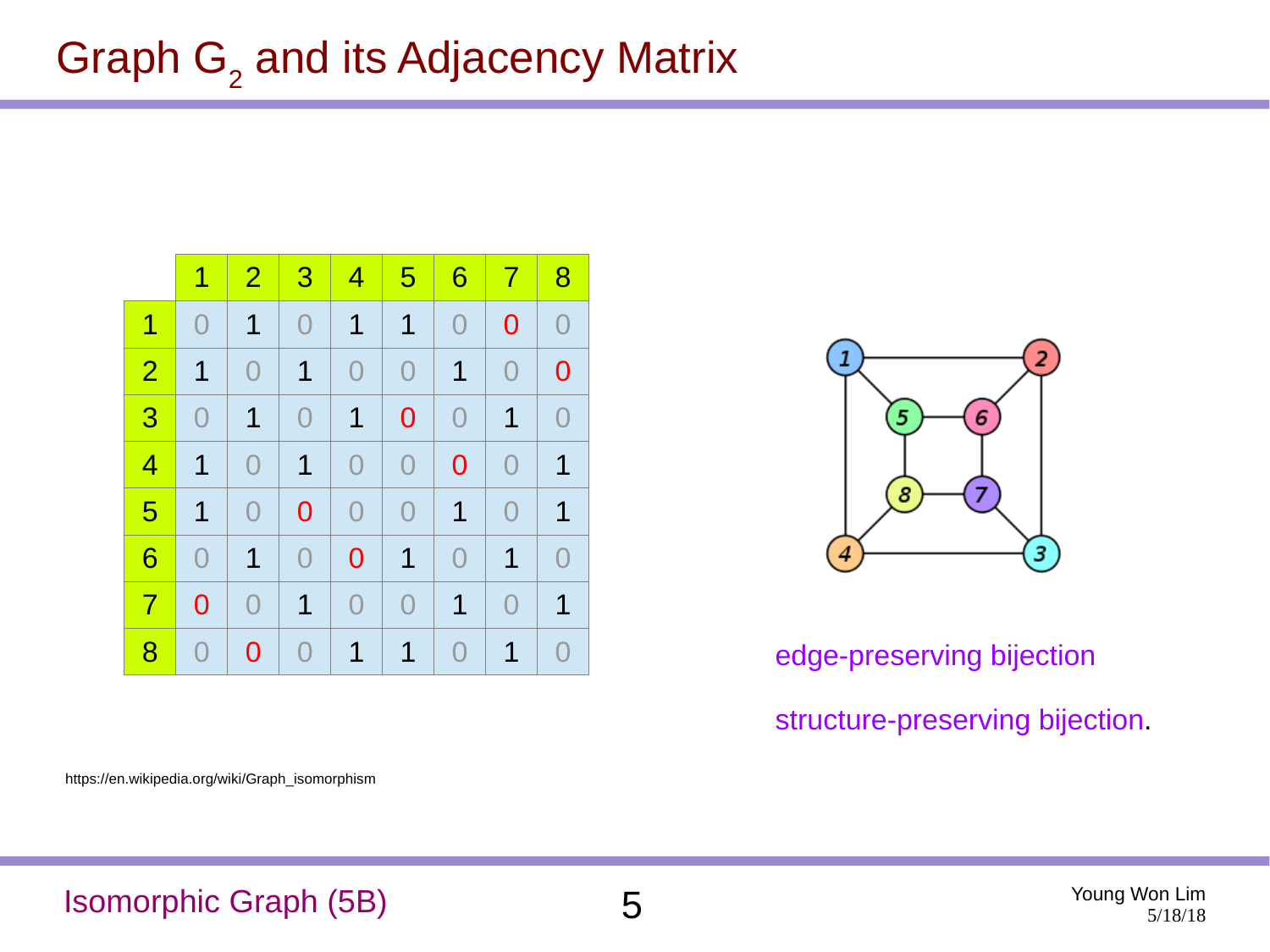### Bijection Mapping f







Isomorphic Graph (5B) 6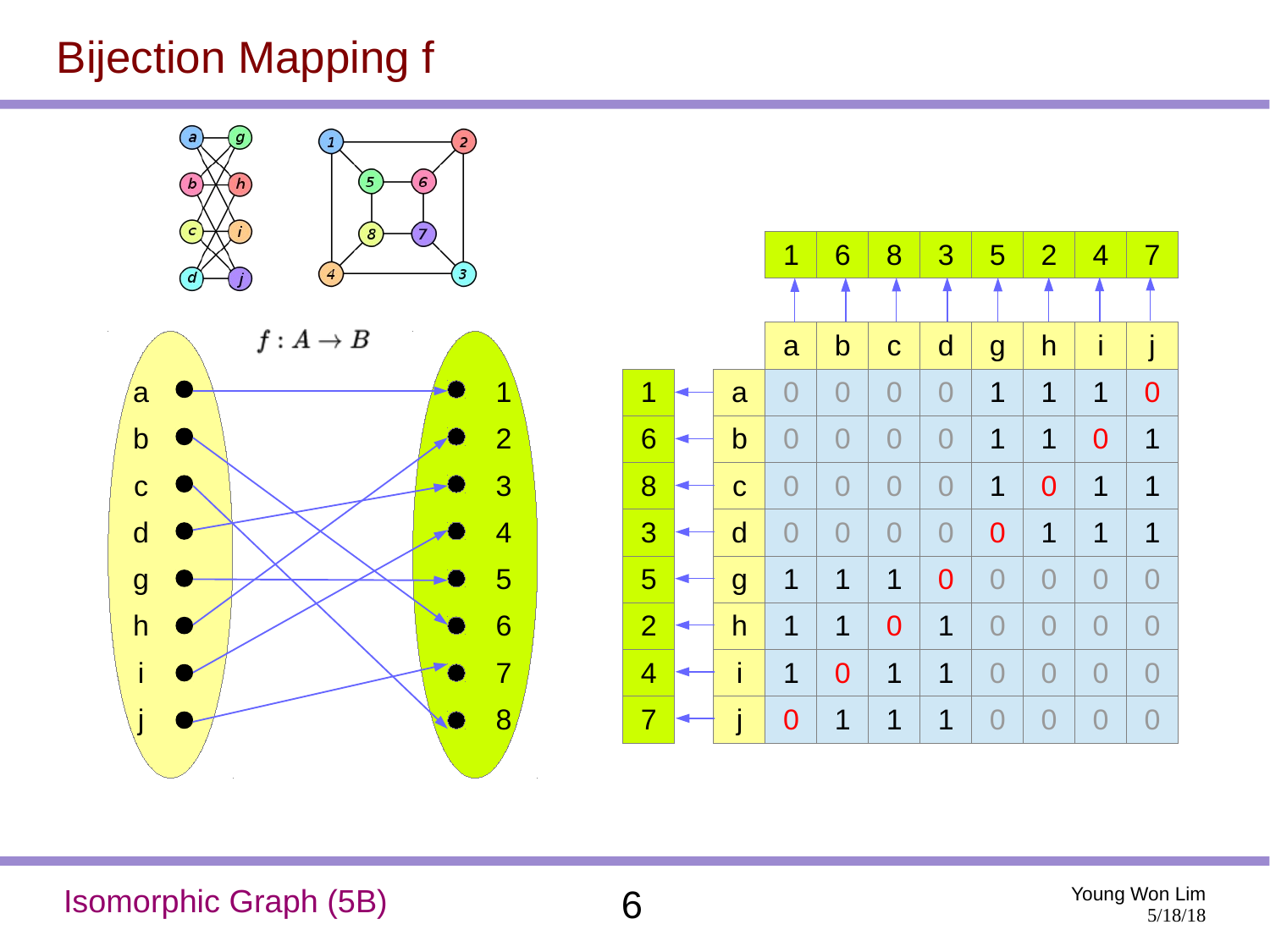#### Converting the Adjacency Matrix

permuting the rows and columns



Adjacency Matrix of  $G_1$   $\qquad \qquad$  Adjacency Matrix of  $G_2$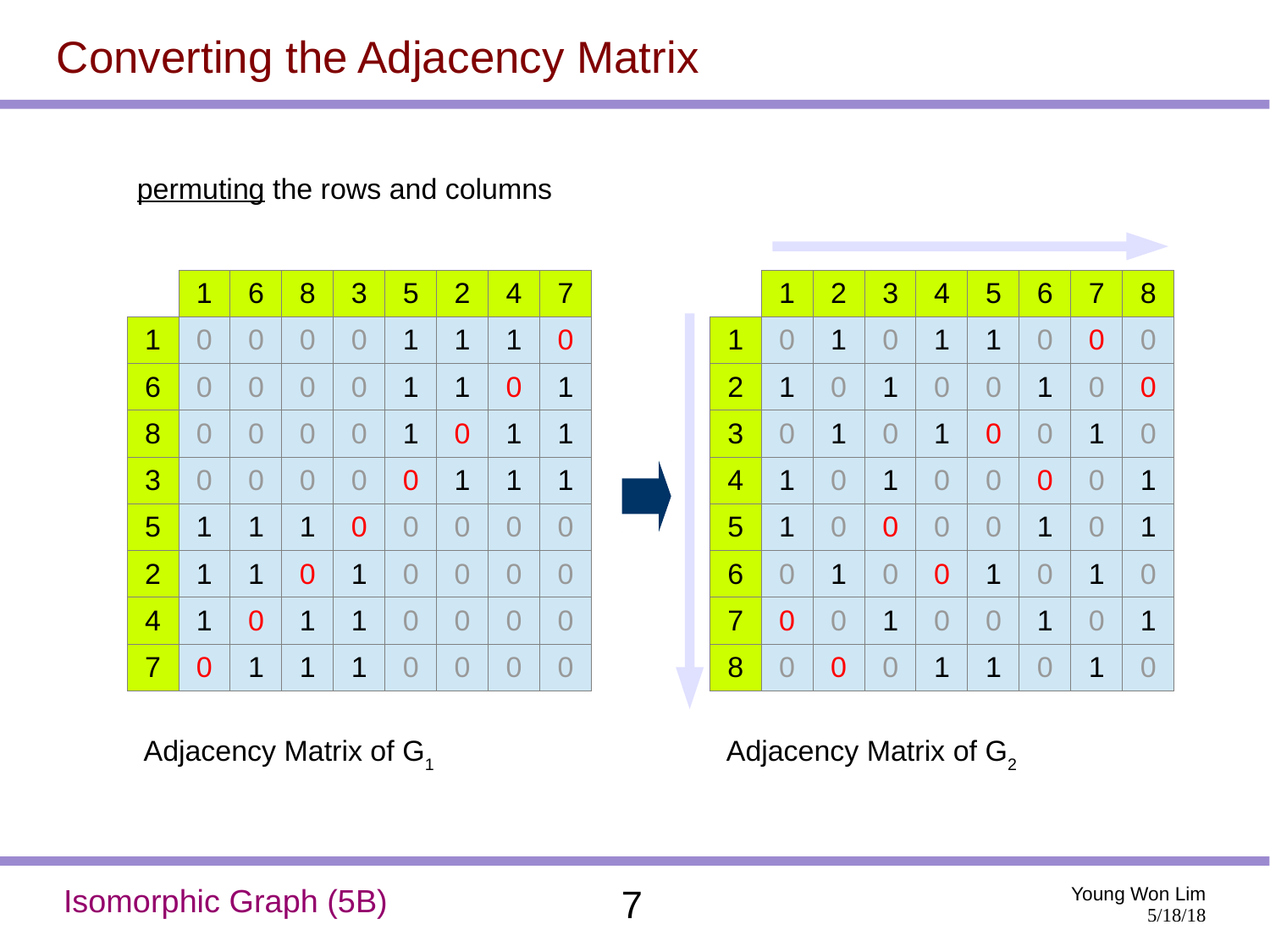#### Converting the Adjacency Matrix

|                | $\mathbf{1}$   | 6              |                 |                |                |                 | 8 3 5 2 4 7    |                |
|----------------|----------------|----------------|-----------------|----------------|----------------|-----------------|----------------|----------------|
| $\mathbf 1$    | O              | 0              | $\overline{O}$  |                | 0 1            | $\vert 1 \vert$ | $\mathbf{1}$   | $\overline{0}$ |
| 6              | 0              | $\overline{0}$ | 0 <sup>1</sup>  |                | 0   1   1      |                 | $\overline{0}$ | $\mathbf{1}$   |
| 8              | O              | $\overline{0}$ | 0 <sup>1</sup>  | 0 <sup>1</sup> | $\mathbf{1}$   | $\overline{0}$  | $\vert$ 1      | $\mathbf{1}$   |
| 3              | $\overline{0}$ | 0              | 0 <sup>1</sup>  | 0 <sup>1</sup> | $\overline{0}$ | $\mathbf{1}$    | $\mathbf{1}$   | $\mathbf{1}$   |
| 5 <sup>1</sup> | $\mathbf{1}$   | $\mathbf{1}$   | $\vert 1 \vert$ | 0 <sup>1</sup> | $\overline{0}$ | $\overline{0}$  | $\overline{0}$ | $\overline{O}$ |
| 2              | $\mathbf{1}$   | 1              | 0 <sup>1</sup>  | $1\vert$       | $\overline{0}$ | 0 <sup>1</sup>  | $\overline{0}$ | $\overline{0}$ |
| 4              | $\mathbf{1}$   | 0              | $\vert 1 \vert$ | $1\vert$       | $\overline{0}$ | 0 <sup>1</sup>  | $\overline{0}$ | $\overline{O}$ |
| 7 <sup>1</sup> | 0              | $\mathbf{1}$   | $\mathbf{1}$    | 1              | $\overline{0}$ | 0 <sup>1</sup>  | $\overline{0}$ | $\overline{0}$ |

|                | 1                | $\vert$ 2      | $\perp$ 3      | $14156$          |                 |                | -7                      | <u> 18</u>     |
|----------------|------------------|----------------|----------------|------------------|-----------------|----------------|-------------------------|----------------|
| 1              | $\left( \right)$ | 1              | $\overline{0}$ | $\mathbf{1}$     | $\mathbf{1}$    | $\overline{0}$ | 0                       | $\overline{0}$ |
| 6              | $\left( \right)$ | $\mathbf 1$    | $\Omega$       | $\overline{0}$   | $\vert$ 1       | $\overline{0}$ | $\mathbf{1}$            | $\bigcirc$     |
| 8              | $\bigcap$        | $\overline{0}$ | $\overline{0}$ | $\mathbf{T}$     | $\vert 1 \vert$ | $\overline{0}$ | $\overline{\mathbf{1}}$ | $\Omega$       |
| 3              | $\left( \right)$ | $\mathbf{1}$   | $\overline{0}$ | $\mathbf{1}$     | $\overline{0}$  | $\overline{0}$ | $\mathbf{1}$            | $\Omega$       |
| 5              | 1                | $\Omega$       | $\overline{0}$ | $\Omega$         | $\overline{0}$  | $\mathbf{1}$   | $\Omega$                | $\mathbf{1}$   |
| $\overline{2}$ | $\mathbf 1$      | $\Omega$       | 1 <sup>1</sup> | $\Omega$         | $\overline{0}$  | $\mathbf{1}$   | $\Omega$                | $\overline{0}$ |
| 4              | 1                | $\overline{O}$ | $\mathbf{1}$   | $\left( \right)$ | $\Omega$        | 0              | $\left( \right)$        | 1              |
| 7              | 0                | $\overline{O}$ | 1              | $\overline{0}$   | $\overline{O}$  | $\overline{1}$ | O                       | $\mathbf{1}$   |



 ${\sf G}_{_{1}}$  adjacency matrix after maping

 $\mathsf{G}_\mathsf{2}$  adjacency matrix after permuting rows and columns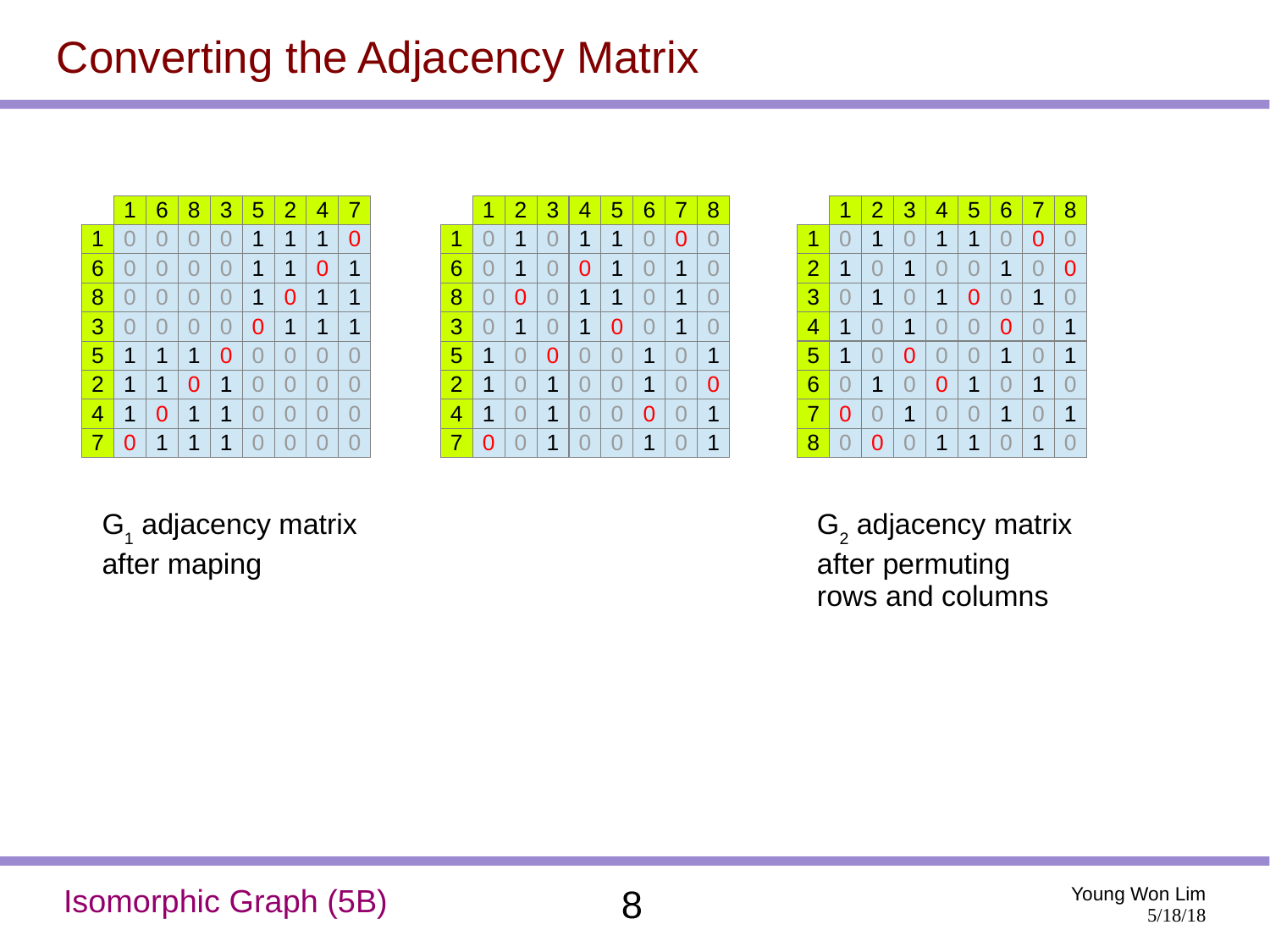#### Morphism

**morphism** refers to a structure-preserving **map** *from* one mathematical structure *to* another

in set theory, morphisms are functions; in linear algebra, linear transformations; in group theory, group homomorphisms; in topology, continuous functions

In category theory, morphism is a broadly similar idea, but somewhat more abstract: the mathematical objects involved need not be sets, and the relationship between them may be something more general than a map.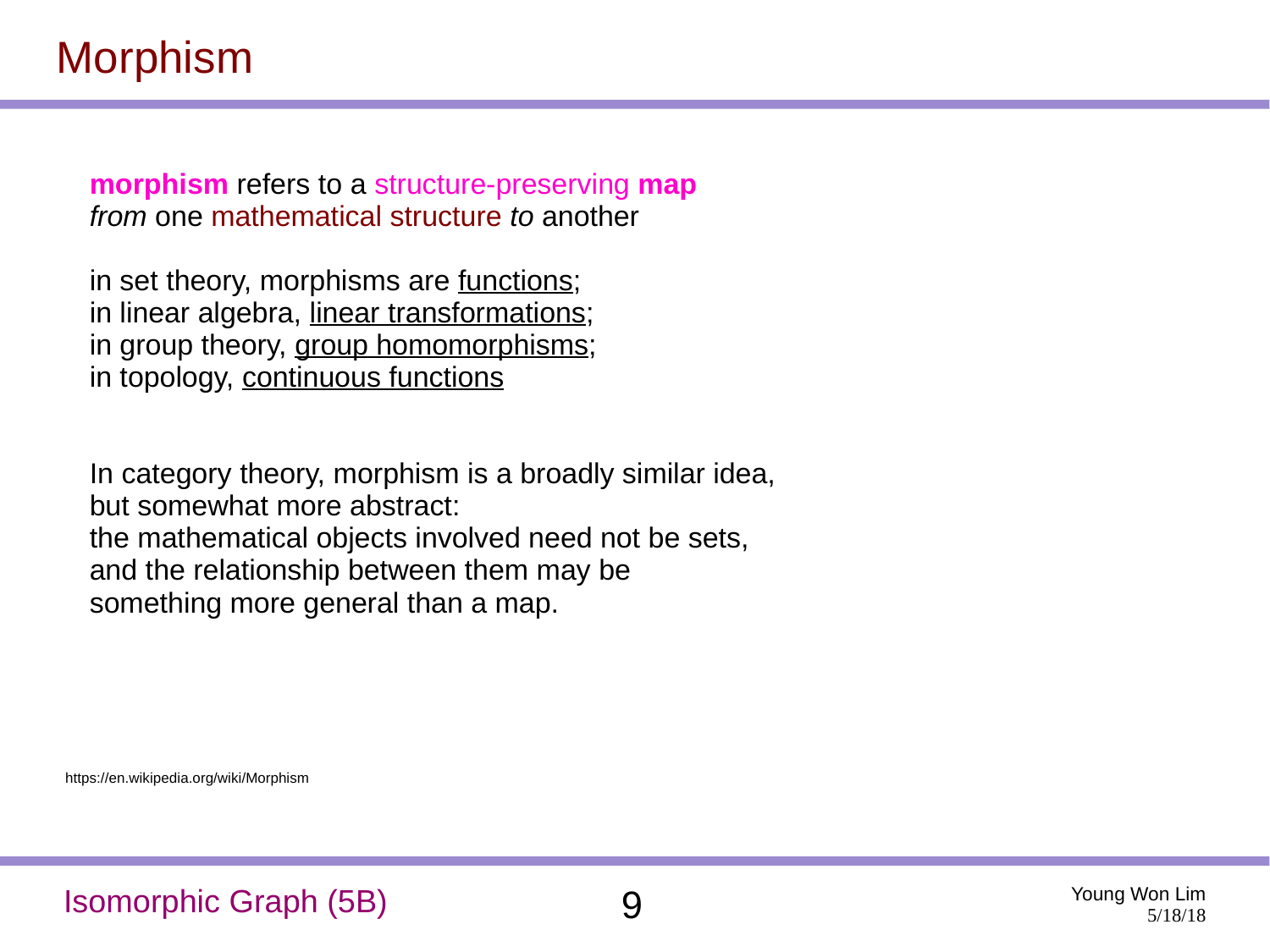#### Homomorphism

In **algebra**, a **homomorphism** is a structure-preserving map between two algebraic structures of the same type (such as two groups, two rings, or two vector spaces).

The word homomorphism comes from the ancient Greek language: ὁμός (homos) meaning "same" and μορφή (morphe) meaning "form" or "shape".

Homomorphisms of vector spaces are also called linear maps, and their study is the object of linear algebra.

The concept of **homomorphism** has been generalized, under the name of **morphism**, to many other structures that either do not have an underlying set, or are not algebraic.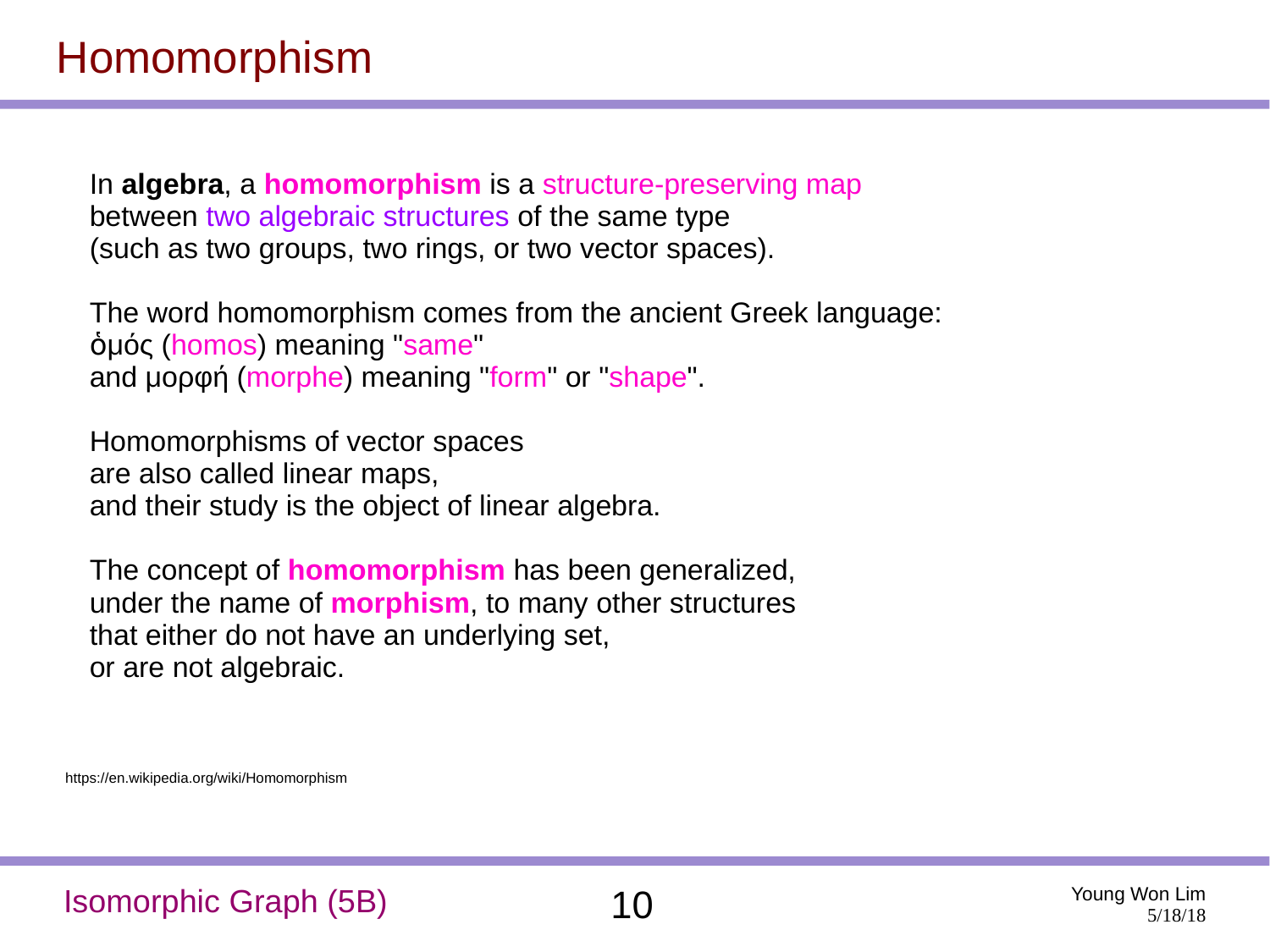an **isomorphism** (from the Ancient Greek: ἴσος isos "equal", and μορφή morphe "form" or "shape")

is a **homomorphism** or **morphism** (i.e. a mathematical mapping) that admits an **inverse**.

> **morphism** refers to a structure-preserving **map** *from* one mathematical structure *to* another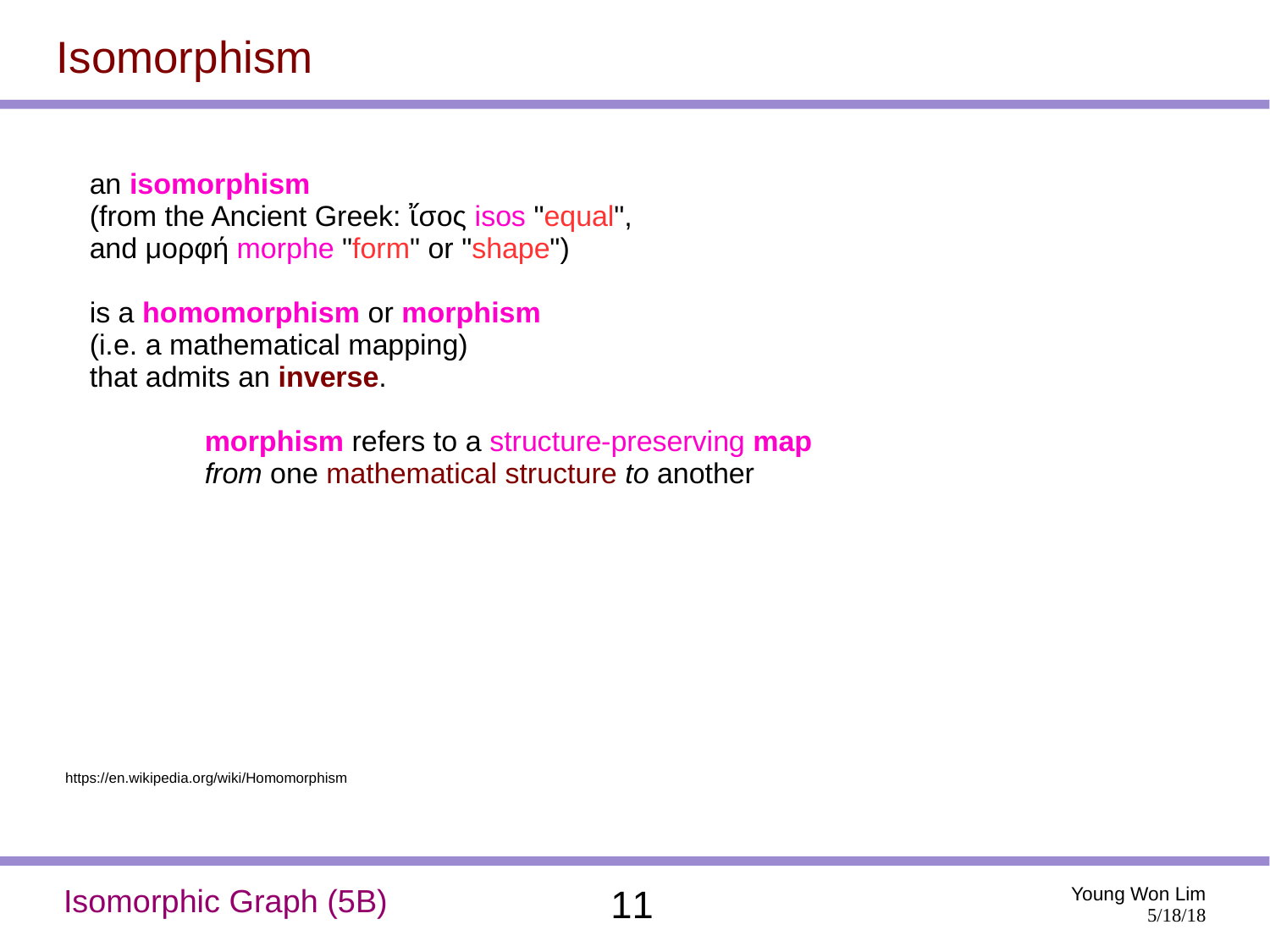#### Isomorphism – bijective



$$
f\circ g = \mathrm{Id}_B \qquad \text{and} \qquad g\circ f = \mathrm{Id}_A.
$$

An isomorphism between algebraic structures of the same type is commonly defined as a **bijective homomorphism**.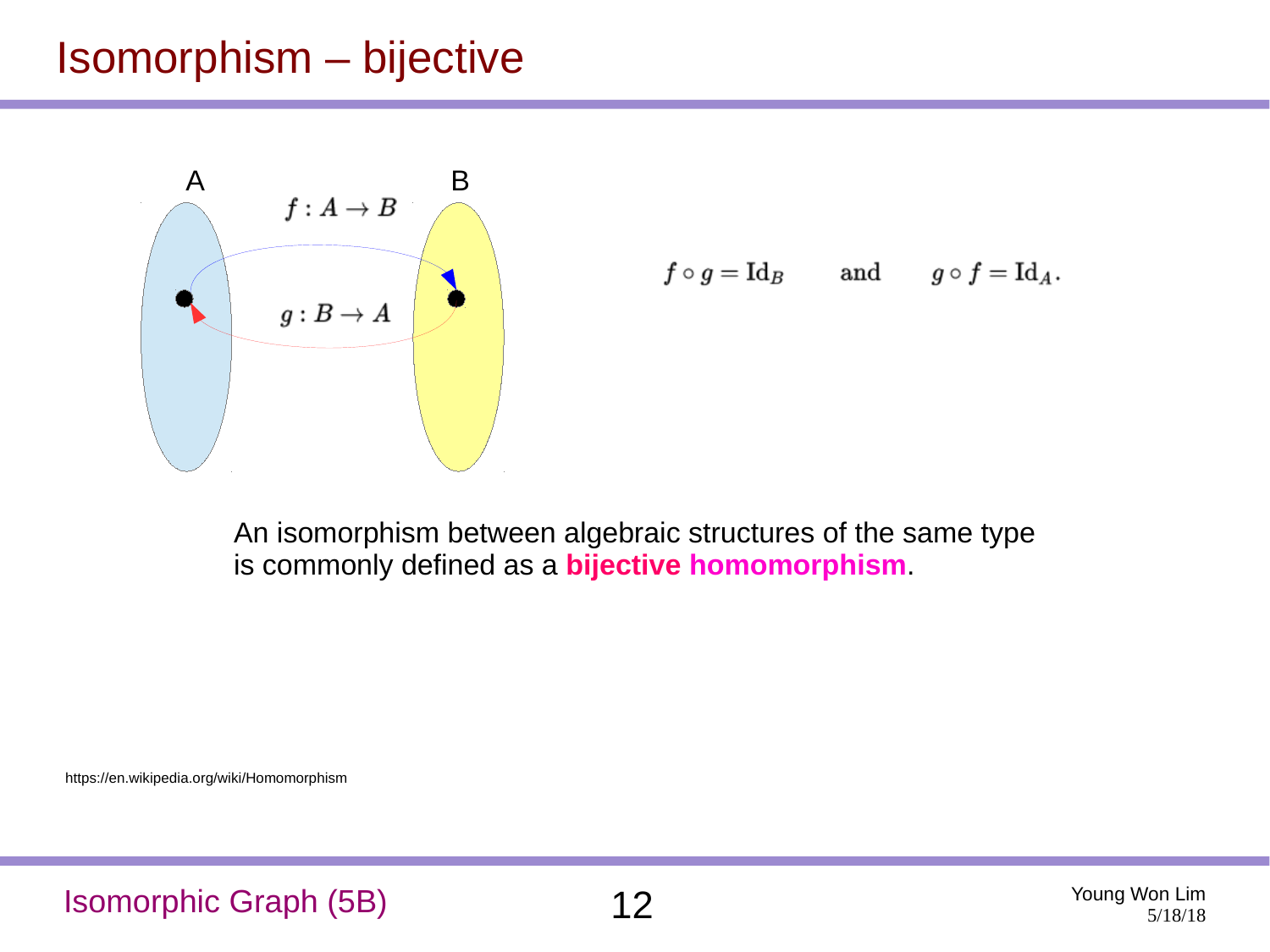#### Automorphism – (domain = codomain)



An endomorphism is an homomorphism whose **domain** equals the **codomain**, or, more generally, a morphism whose source is equal to the target.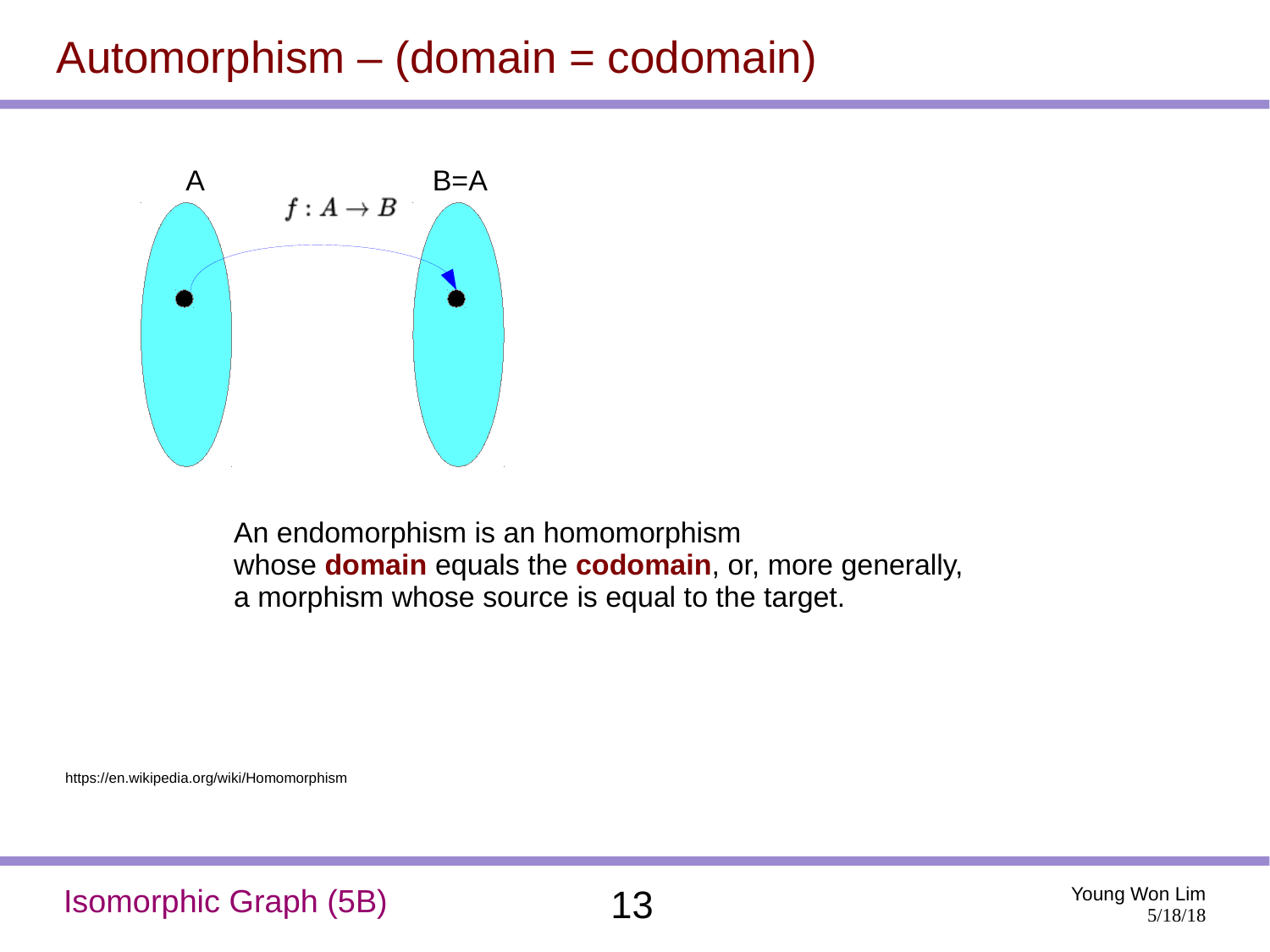#### Endomorphism – (Iso- & Endo- morphism)



$$
f \circ g = \text{Id}_B
$$
 and  $g \circ f = \text{Id}_A$ .

An **automorphism** is an **endomorphism** that is also an **isomorphism**.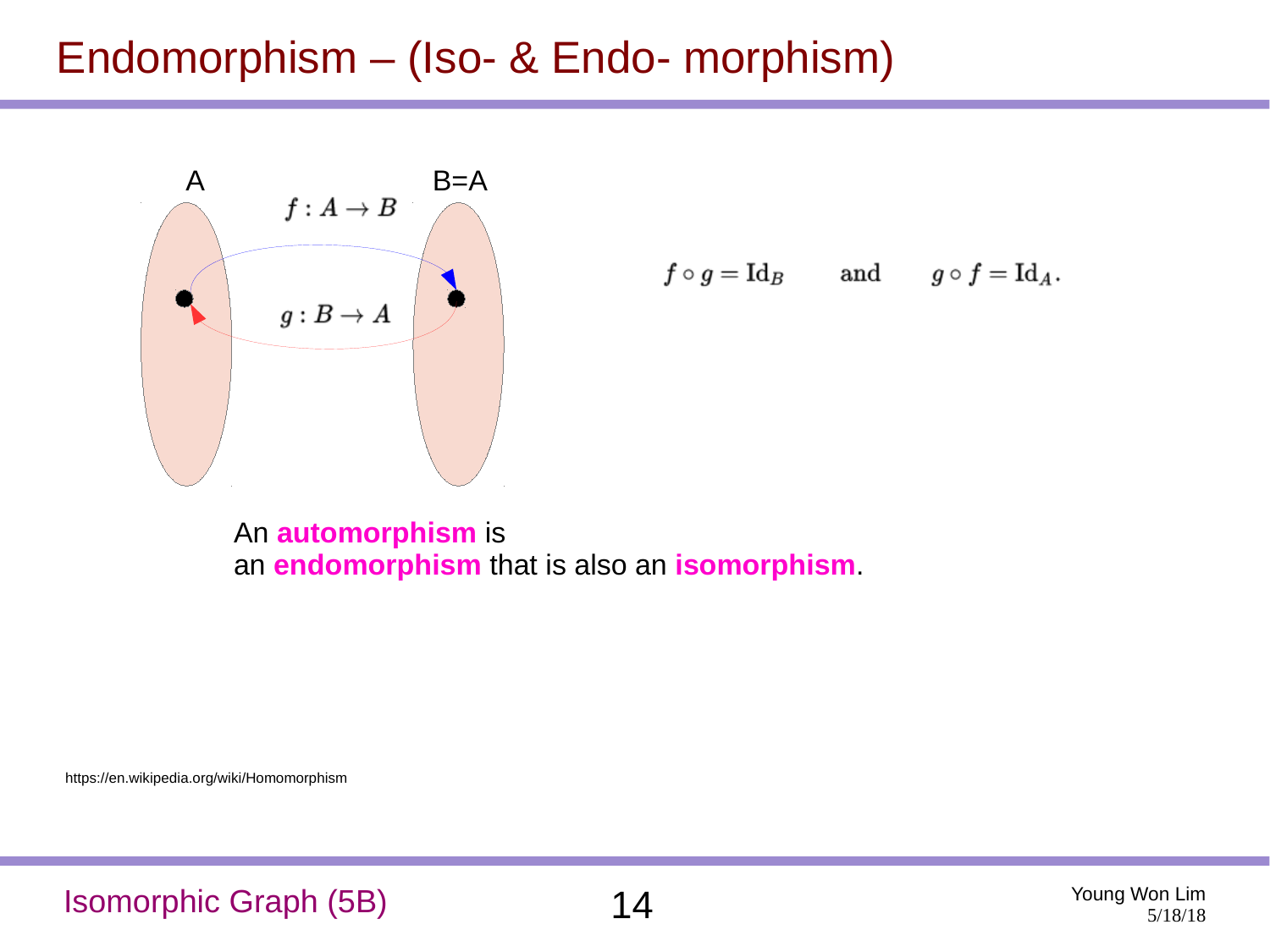an **isomorphism** (from the Ancient Greek: ἴσος isos "equal", and μορφή morphe "form" or "shape")

is a homomorphism or morphism (i.e. a mathematical mapping) that admits an **inverse**.

Two mathematical objects are **isomorphic** if an isomorphism exists between them.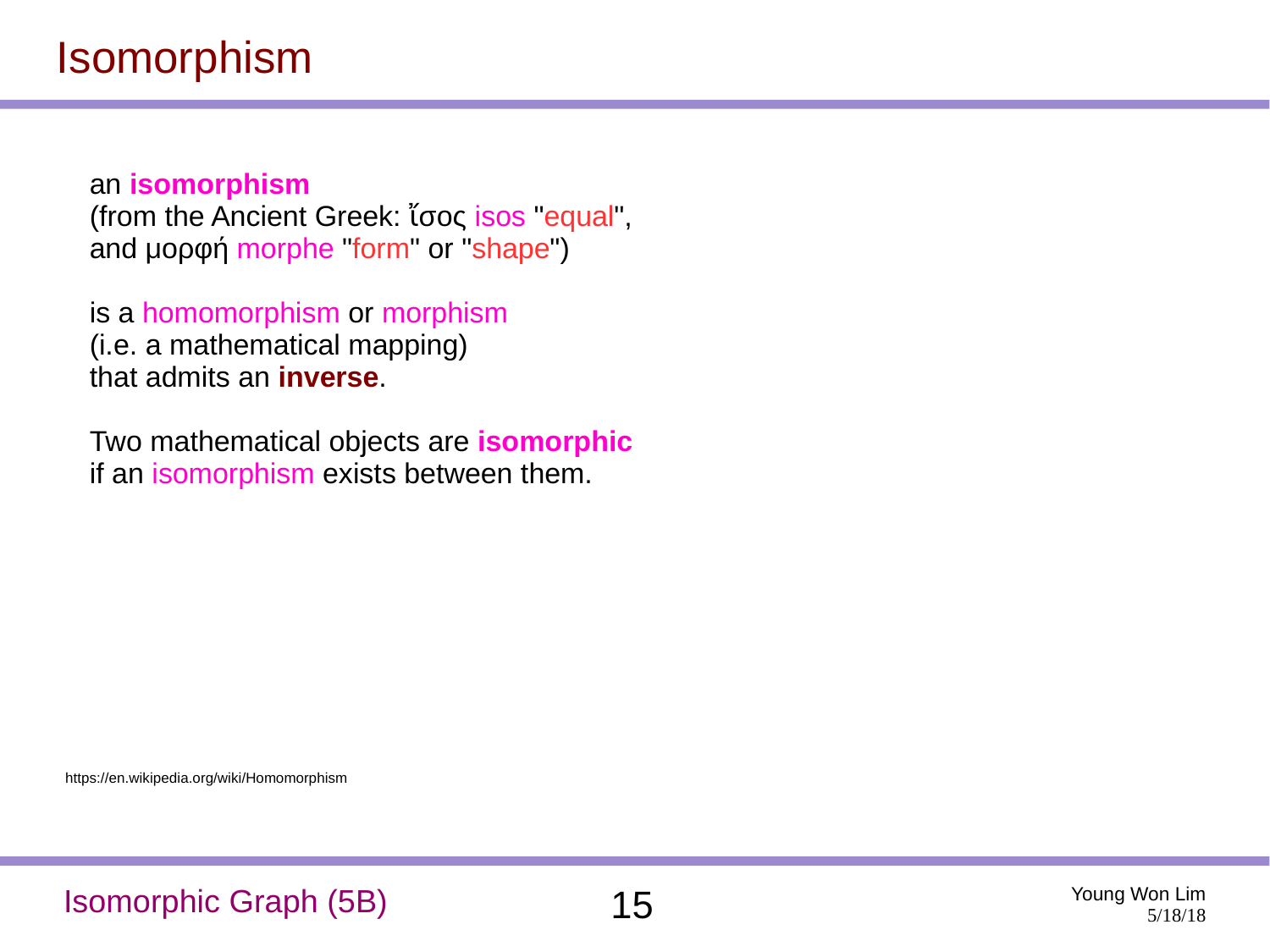An **automorphism** is an isomorphism whose source and target coincide.

The interest of isomorphisms lies in the fact that two isomorphic objects cannot be distinguished by using only the properties used to define morphisms;

thus isomorphic objects may be considered the same as long as one considers only these properties and their consequences.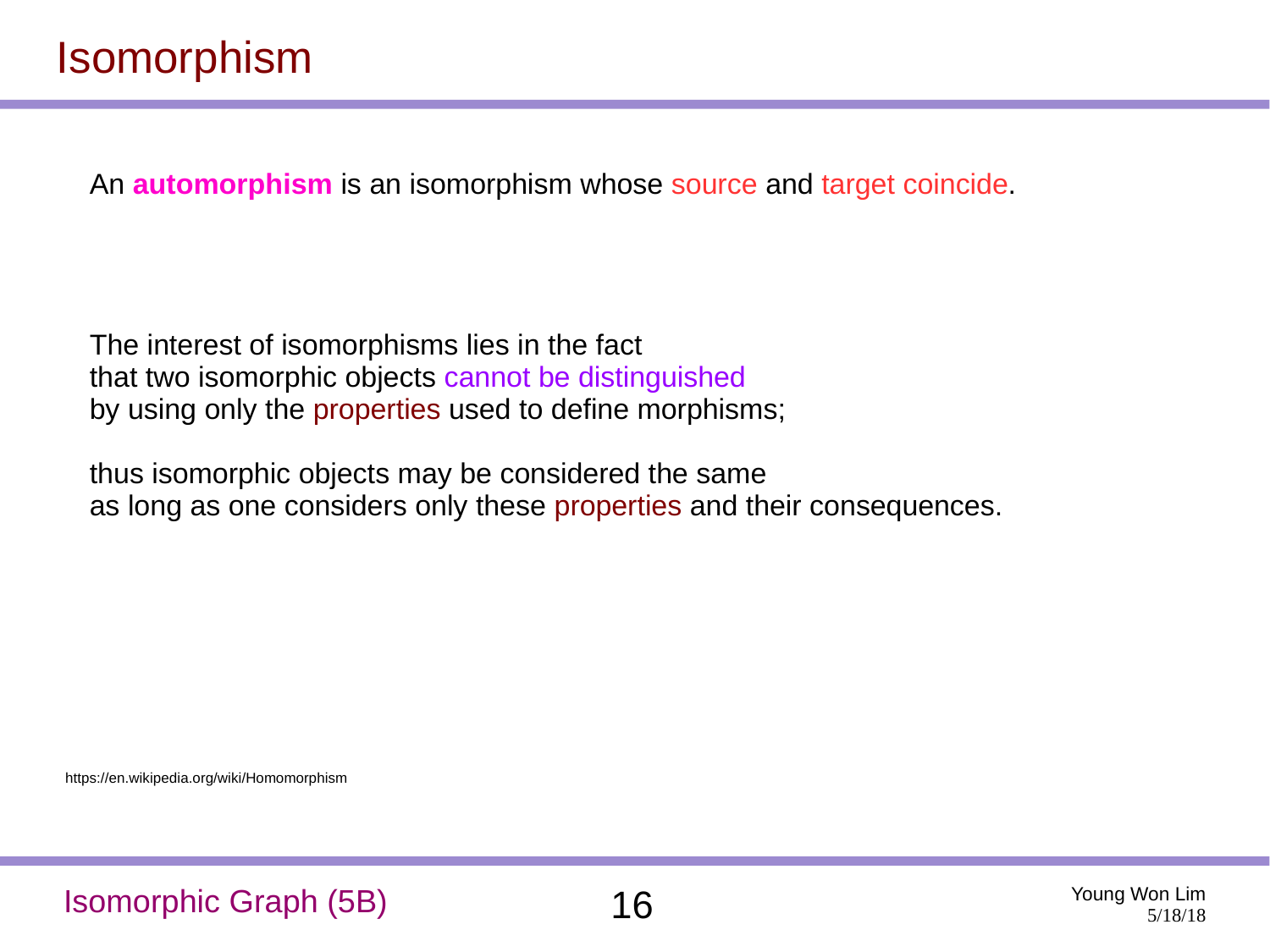#### Graph Isomorphism

In graph theory, an **isomorphism** of graphs G and H is a bijection between the vertex sets of G and H

 $f: V(G) \rightarrow V(H)$ 

such that any two vertices u and v of G are adjacent in G if and only if  $f(u)$  and  $f(v)$  are adjacent in H.

This kind of bijection is commonly described as "edge-preserving bijection",

in accordance with the general notion of isomorphism being a structure-preserving bijection.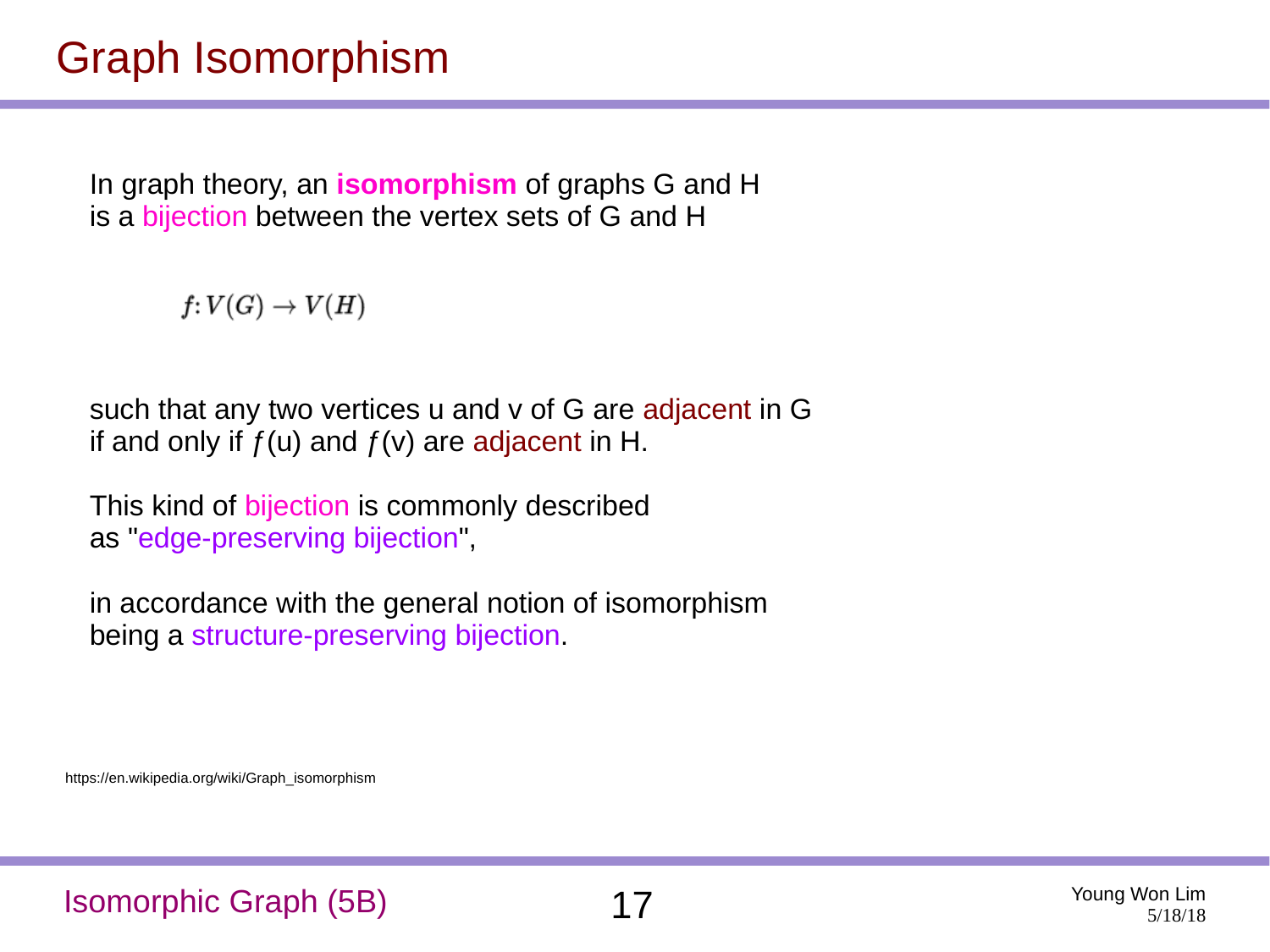If an isomorphism exists between two graphs, then the graphs are called **isomorphic** and denoted as  $G \approx H$ 

In the case when the bijection is a mapping of a graph onto itself, i.e., when G and H are one and the same graph, the bijection is called an **automorphism** of G.

Graph isomorphism is an equivalence relation on graphs and as such it partitions the class of all graphs into equivalence classes.

A set of graphs isomorphic to each other is called an isomorphism class of graphs.